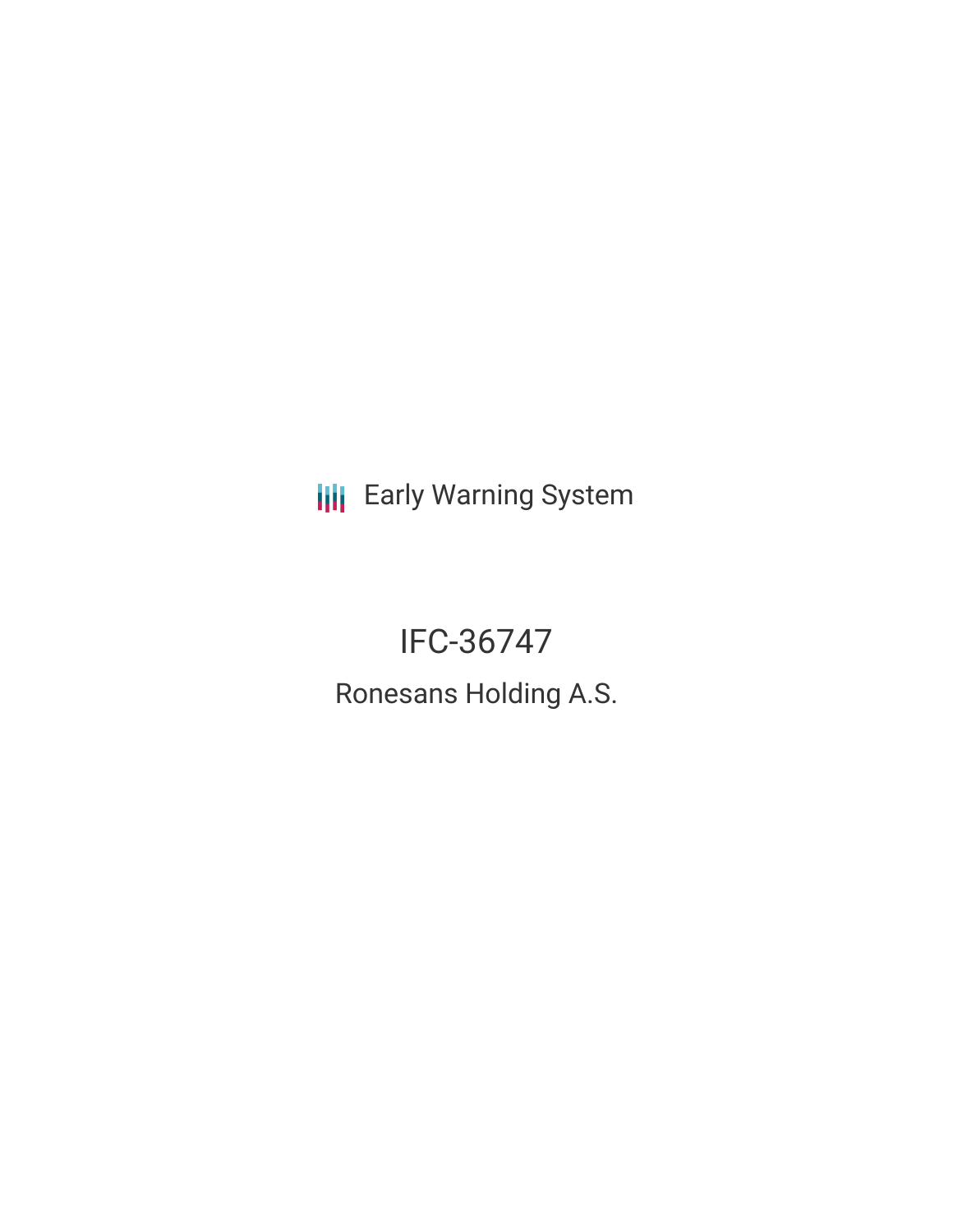## **Quick Facts**

| <b>Countries</b>               | Turkey                                  |
|--------------------------------|-----------------------------------------|
| <b>Financial Institutions</b>  | International Finance Corporation (IFC) |
| <b>Status</b>                  | Approved                                |
| <b>Bank Risk Rating</b>        | A                                       |
| <b>Borrower</b>                | RONESANS HOLDING ANONIM SIRKETI         |
| <b>Sectors</b>                 | Industry and Trade                      |
| <b>Investment Type(s)</b>      | Equity                                  |
| <b>Investment Amount (USD)</b> | \$215.00 million                        |
|                                |                                         |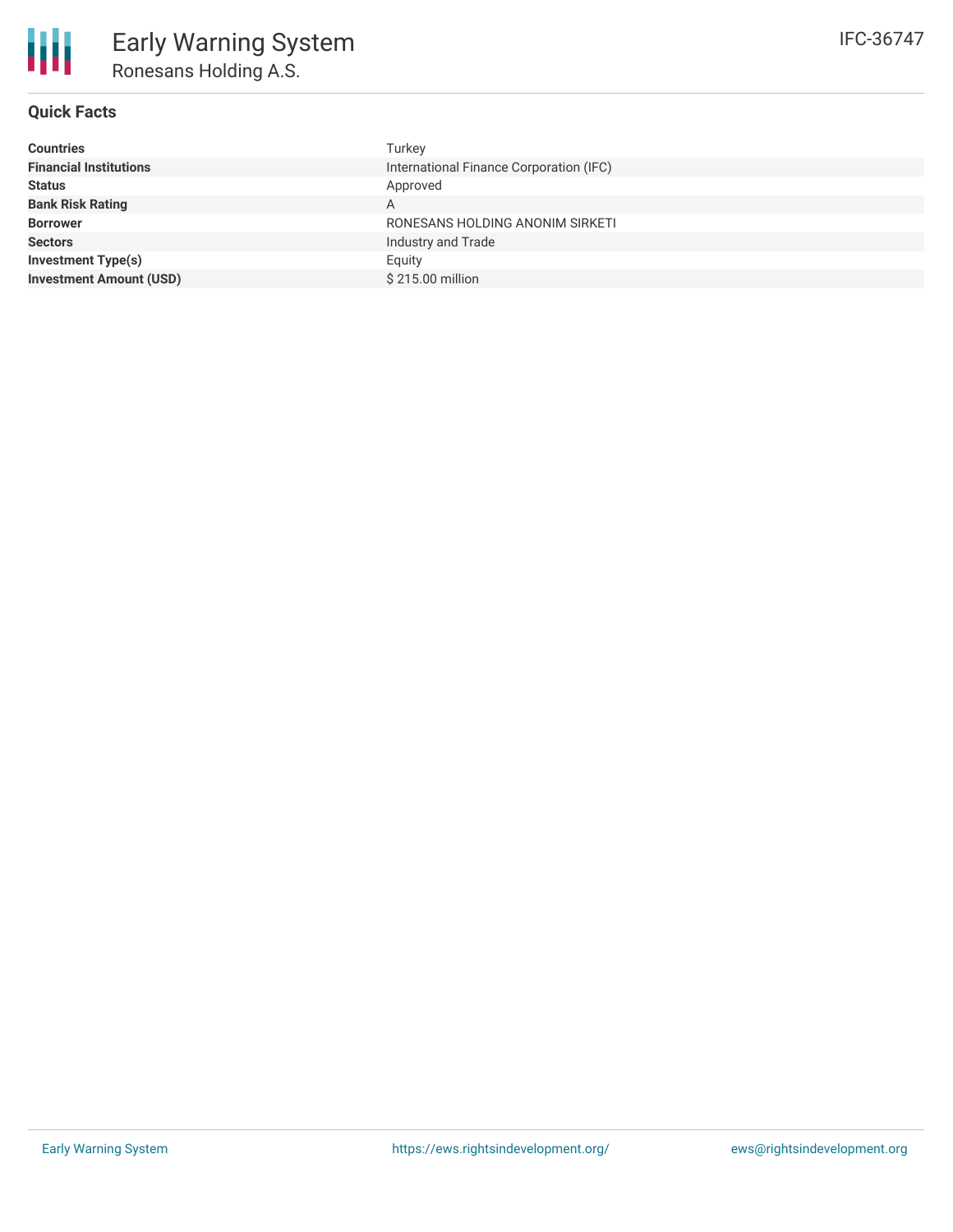

## **Project Description**

Ronesans Holding A.S., ("RHOL", or "the Group"), is a well-known company with operations in the construction, real estate development, healthcare private public partnerships ("PPP"), and energy sectors. IFC is considering to invest up to US\$ 215 M in the form of either equity, quasi-equity, quasi-loan or loan in RHOL. IFC's investment will help the Group expand its activities in Africa, the Middle East and the Caucuses Region (Armenia, Azerbaijan, Georgia and Russia), and (ii) strengthen its sectoral presence in infrastructure (including energy investments), Turkish real estate and healthcare PPPs.Headquartered in Ankara, Turkey; RHOL is currently operating in 17 countries, including Turkey, Russia, Turkmenistan, Belarus, Kazakhstan, Azerbaijan, Iraq, Qatar, Gabon, Nigeria, , Mozambique, Germany, Austria, Finland, the Netherlands, Sweden and Switzerland.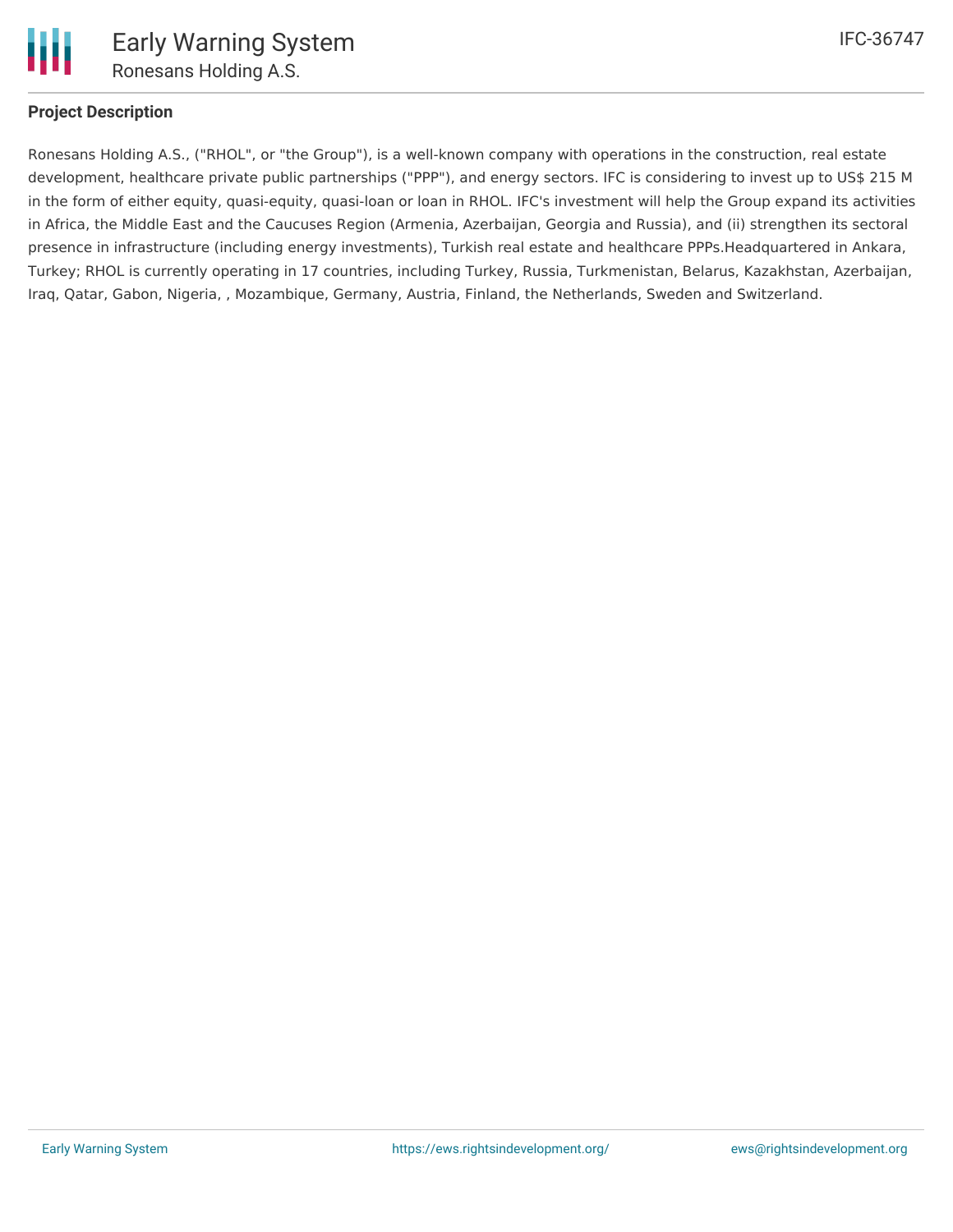#### **Investment Description**

• International Finance Corporation (IFC)

All Group companies are consolidated under RHOL which is 95% owned by Mr. Erman Ilicak, and 2.5% each by Bahar and Ipek Ilicak. As founder and main shareholder, Erman Ilicak started his venture in Saint Petersburg, Russia as a construction engineer. RHOL is currently operating in 17 countries including Turkey, Russia, and various other developing countries in the wider- CEU region.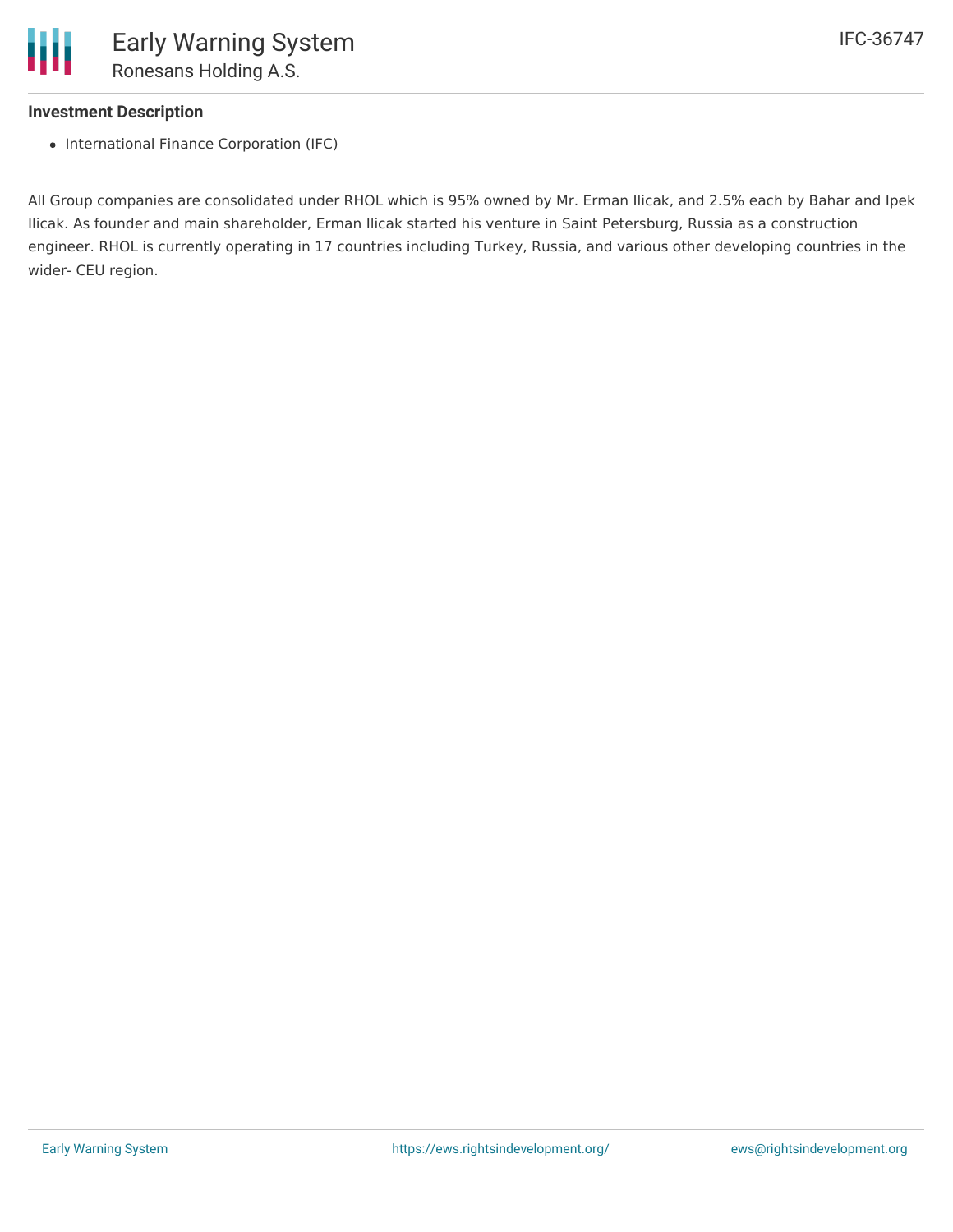## **Contact Information**

Selin Oner – mailto:selin.oner@ronesans.com - +90 216 430 60 00

Emre Burak Yilmaz – mailto:Burak.yilmaz@ronesans.com - +90 312 441 31 41

#### ACCOUNTABILITY MECHANISM OF IFC

The Compliance Advisor Ombudsman (CAO) is the independent complaint mechanism and fact-finding body for people who believe they are likely to be, or have been, adversely affected by an IFC or MIGA- financed project. If you submit a complaint to the CAO, they may assist you in resolving a dispute with the company and/or investigate to assess whether the IFC is following its own policies and procedures for preventing harm to people or the environment. If you want to submit a complaint electronically, you can email the CAO at CAO@worldbankgroup.org. You can learn more about the CAO and how to file a complaint at http://www.cao-ombudsman.org/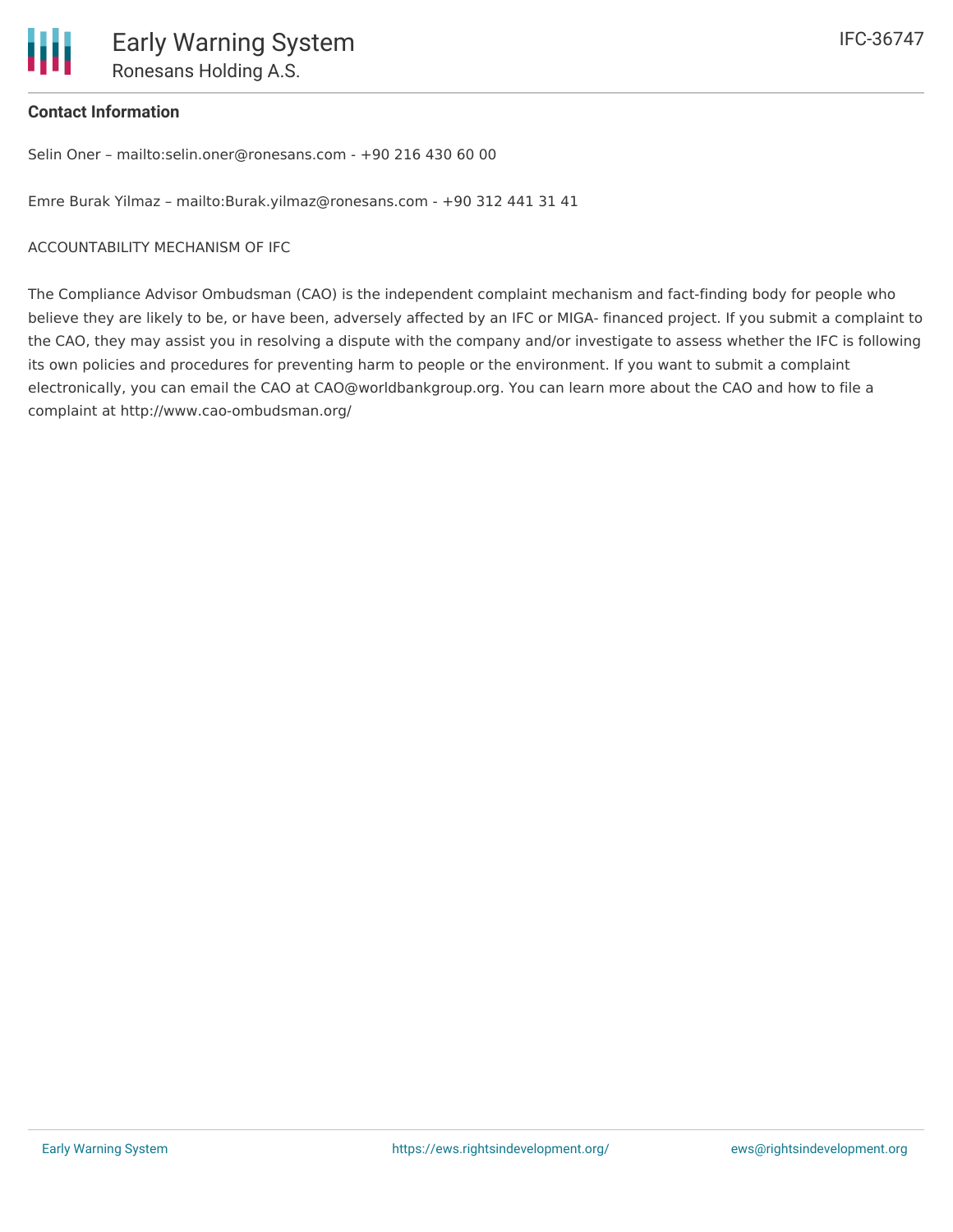

#### **Bank Documents**

- Annex 1 RHOL [Introduction.pdf](http://ifcextapps.ifc.org/ifcext/spiwebsite1.nsf/0/db593978373df22285257f7d005b3d17/$File/Annex 1 RHOL Introduction.pdf)
- Annex 2 [31998\\_Environmental](http://ifcextapps.ifc.org/ifcext/spiwebsite1.nsf/0/db593978373df22285257f7d005b3d17/$File/Annex 2  31998_Environmental and Social Review Summary.pdf) and Social Review Summary.pdf
- Annex 2 Kanyon Enerji [ESAP.pdf](http://ifcextapps.ifc.org/ifcext/spiwebsite1.nsf/0/db593978373df22285257f7d005b3d17/$File/Annex 2 Kanyon Enerji ESAP.pdf)